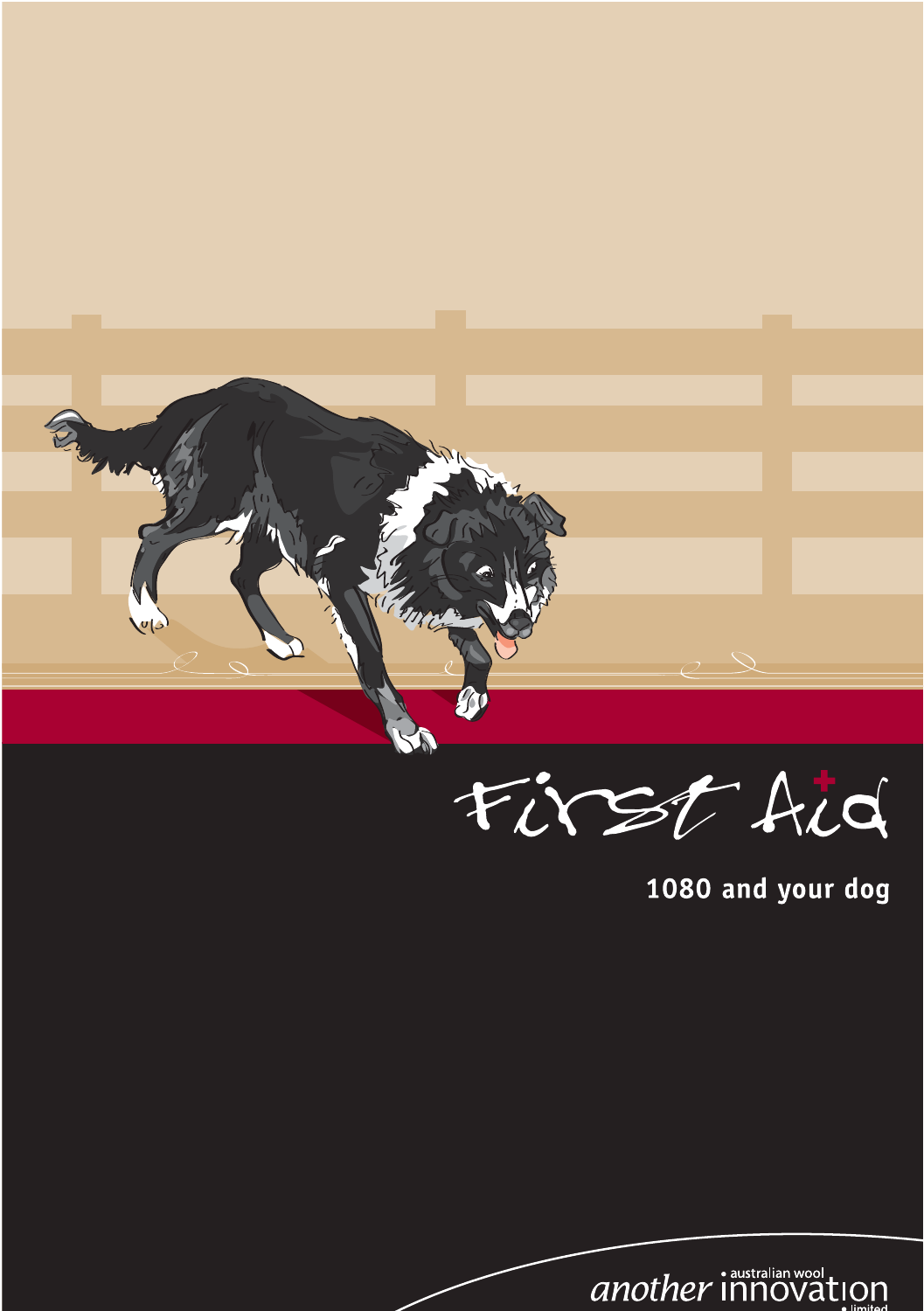*another* innoval  $\mathop{I\text{O}}_{\bullet\text{ limited}}$ 













**Pest Animal Control CRC** 



1080 and your dog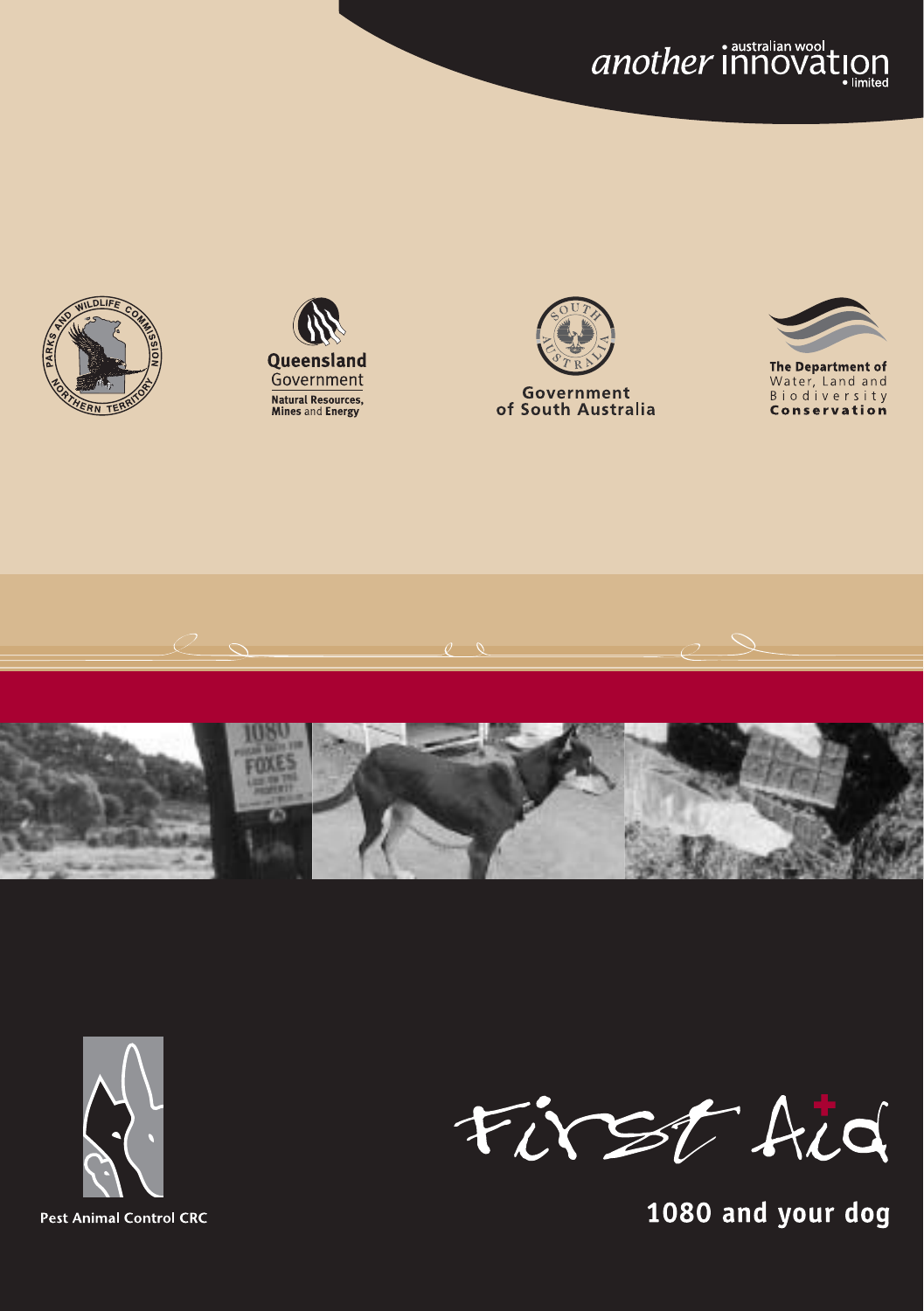

## **1080 and your dog**

**This pamphlet has been designed as a guideline to provide basic first aid information for suspected 1080 poisoning of dogs.**



|  |  | Contents |
|--|--|----------|
|  |  |          |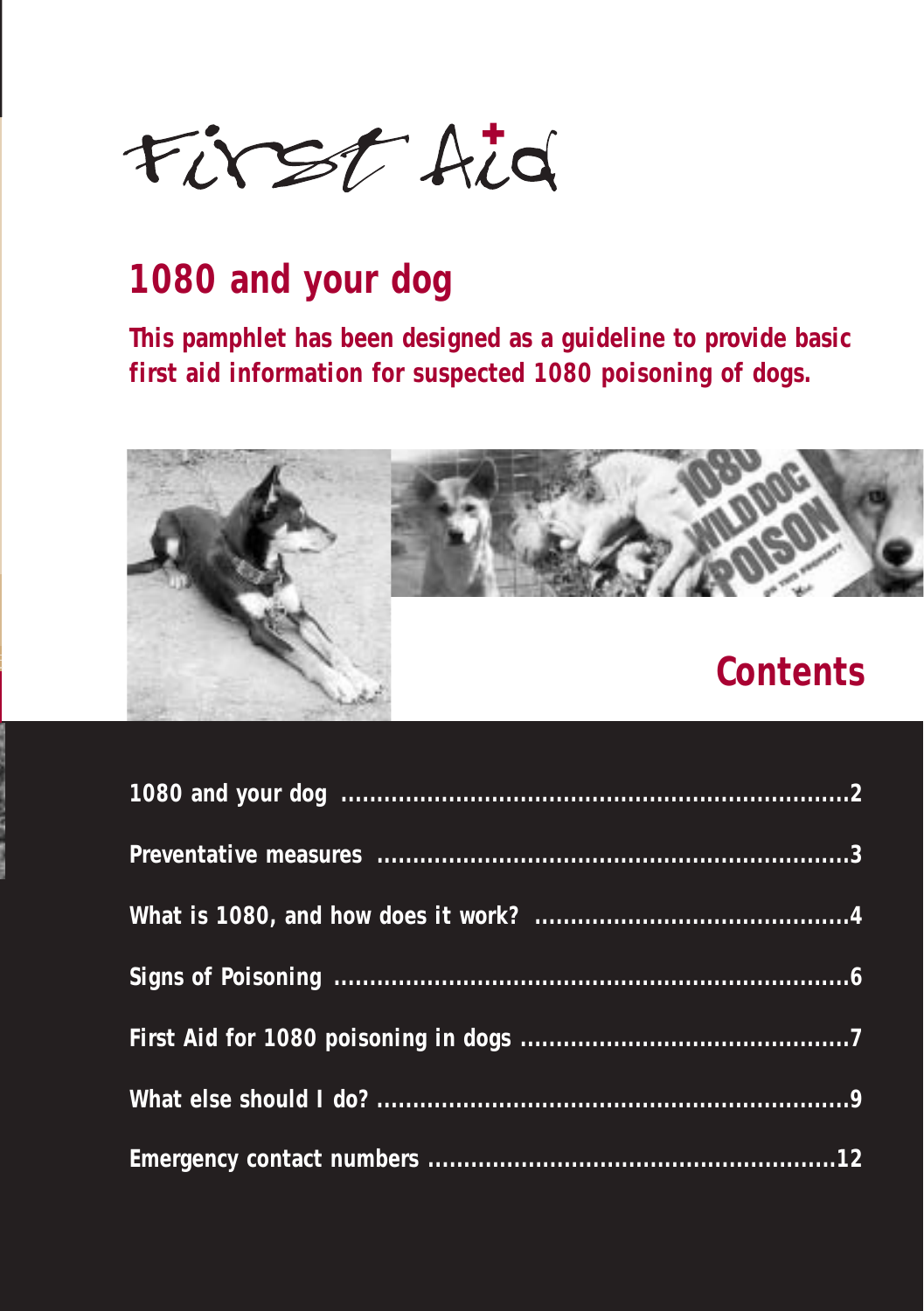# **1080 and your dog**

- **•** Compound 1080 is a pesticide used to control a range of pest animals in Australia.
- **•** It is a highly toxic pesticide, but it is particularly toxic to introduced pest species.
- **•** While steps can be taken to reduce risks in areas where 1080 is being used, domestic dogs are potentially at risk of poisoning because, like all introduced carnivores, they are very susceptible to 1080.
- **•** Knowing what signs to look for and what action to take may improve your dog's chance of survival if poisoning does occur.
- Once signs of poisoning are apparent, the prognosis even with treatment is poor and many dogs die.

**The best way to prevent dogs from being poisoned is by ensuring they are kept safely away from any source of the poison.**

### **Signs to watch for include:**

- 
- **frenzied behaviour convulsions**
- 
- **failure to respond to owner difficulty breathing**
- **vomiting coma**
- **anxiety uncontrolled urinating and defecating**
	-
- **hypersensitivity fitting and seizures**
	-
	-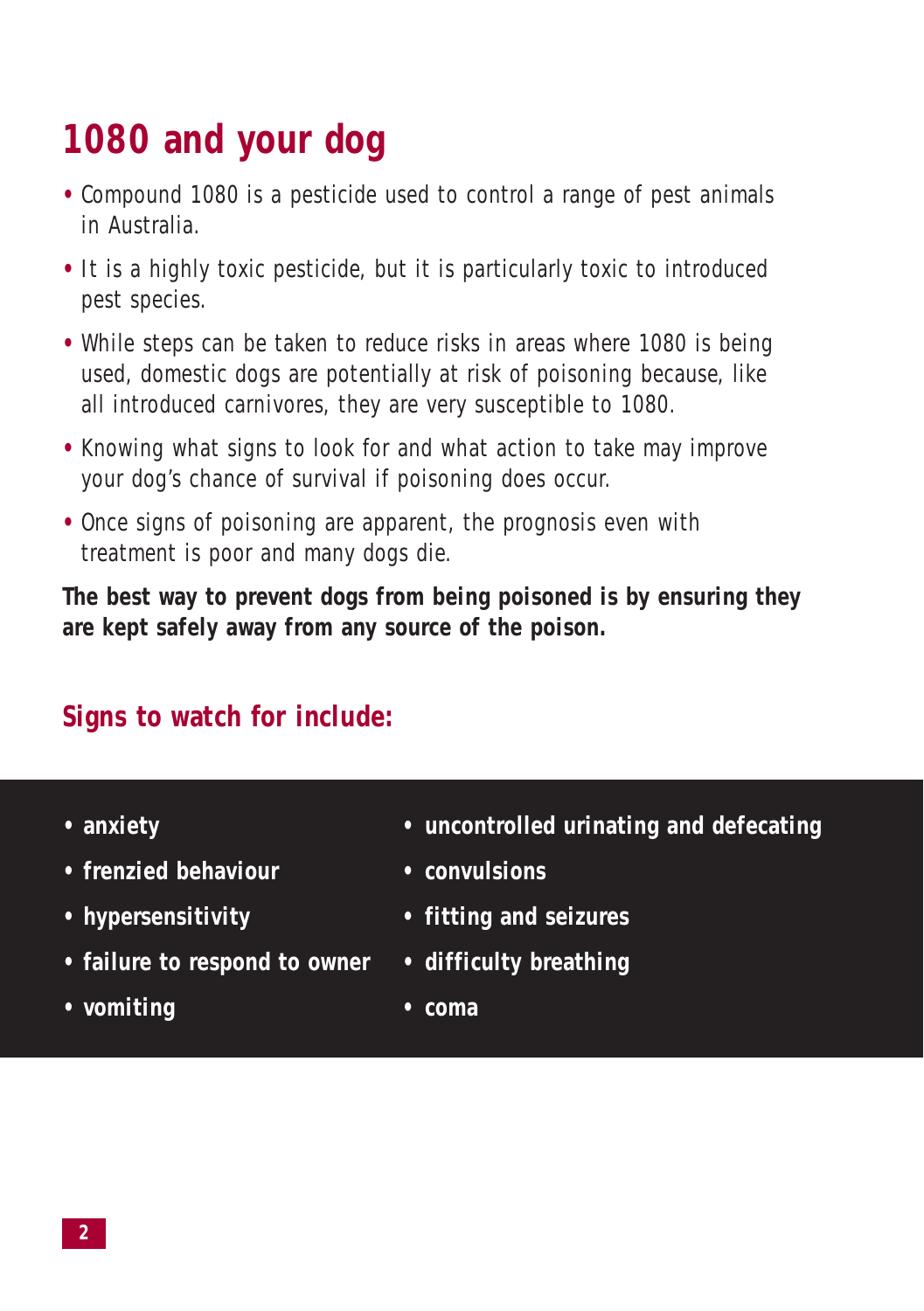

*A well fitted muzzle is money well spent and widely used in some states.*

### **Preventative measures**

In all situations involving 1080 use, prevention of poisoning is better than cure. Therefore it is essential to keep dogs away from areas where they have access to the poison.

- **•** The use of dog muzzles is the best means of preventing dogs from being poisoned. This will prevent them from scavenging carcases, baits or toxic vomit.
- **•** Baits are required to be kept in secure containers well away from foodstuffs, children and dogs.
- **•** Dogs should be kennelled in pens or tethered in runs when not working.
- **•** Supervision of dogs when off the lead will mean immediate action can be taken if a dog is seen to take a bait, carcase or vomit.
- **•** Tell your neighbours when, where and for how long you are baiting on your property, and erect proper signs that provide information that baiting is occurring on your property.
- **•** Always follow the Directions for Use on the label, which may require - baits to be buried to prevent movement by birds,
	- bait sites to be marked for easy recovery of uneaten baits, and
	- the collection and destruction by burning or deep burial (at least 1m) of all baits after a stipulated time.
- **•** Make sure you have suitable emetics, telephone numbers for local vets and this first aid information in a readily accessible area to improve your dog's chance of survival if poisoning does occur.

**NOTE: Never assume that after time baits will no longer be toxic to dogs, even if there has been substantial rain on them.**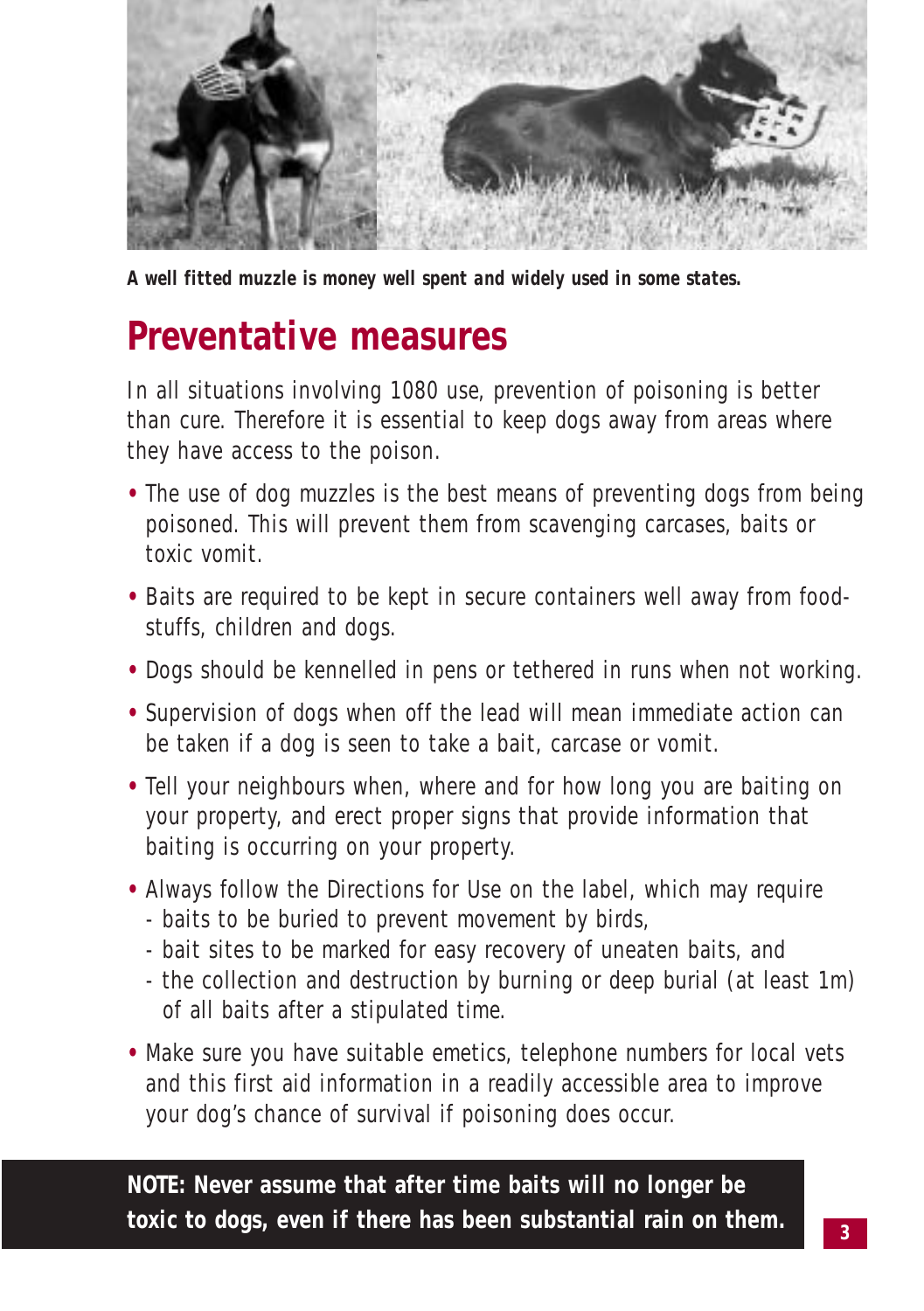

*1080 in solution is incorporated into dried, fresh or processed meat baits for fox, wild dog or pig control.*

## **What is 1080, and how does it work?**

Compound 1080 (sodium fluoroacetate), also known as sodium monofluoroacetate, fluoroacetate or "ten eighty", is a white water-soluble powder that is tasteless to most species. It is a highly toxic and effective pesticide used to control pest animals. While the commercial product is synthetically manufactured, fluoroacetate occurs naturally in a variety of plants in Australia (*Acacia georginae*, and *Gastrolobium spp*) and has been known to poison stock consuming these plants.

Many birds, rodents, ruminants and other native animals such as reptiles and amphibians are more tolerant of 1080 than most introduced pest species. This allows baiting programs to be targeted at pest species with reduced risks to native species.

On consumption, 1080 is rapidly absorbed out of the gut into the bloodstream. Once it is in an animal's circulation, it blocks enzymes that produce energy in cells. Over a period of time, this lack of cell energy prevents organs from maintaining vital body functions.

The use of 1080 is tightly regulated by government agencies to protect human health and safety and minimise unintentional poisoning of nontarget animals such as wildlife and pets.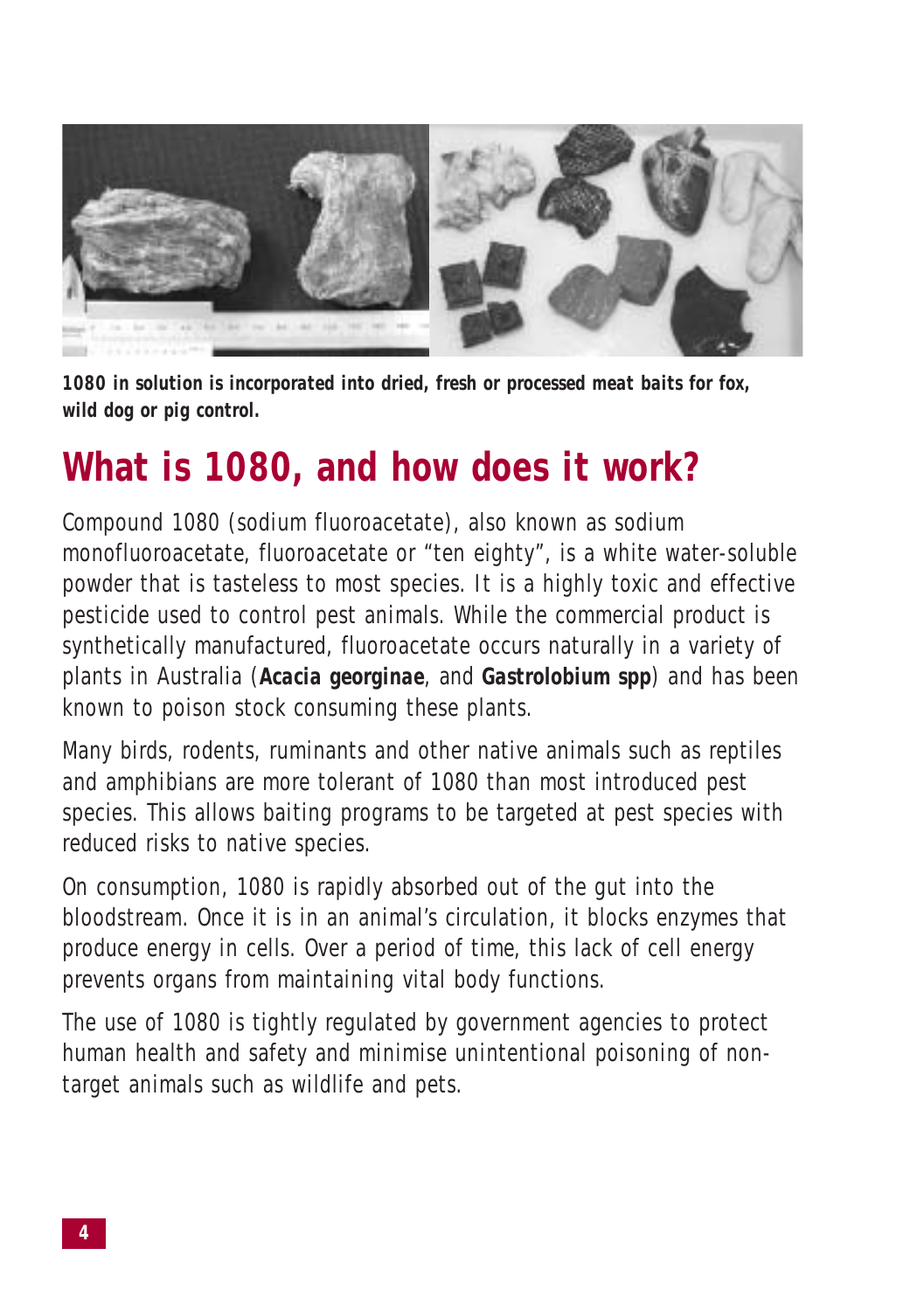

### **What is the risk for my working dog?**

On properties where 1080 baiting campaigns are carried out, working and pet dogs are at risk of accidental poisoning if they eat:

- **•** baits,
- **•** dead or dying poisoned animals, or
- **•** toxic vomit.

Be aware that accidental poisonings can also occur in areas adjacent to those baited, as foxes and some other animals are known to excavate, carry and cache baits. In addition, poisoned animals can move some distance after taking a bait because there is a time-lag, usually of some hours, before signs of poisoning are seen.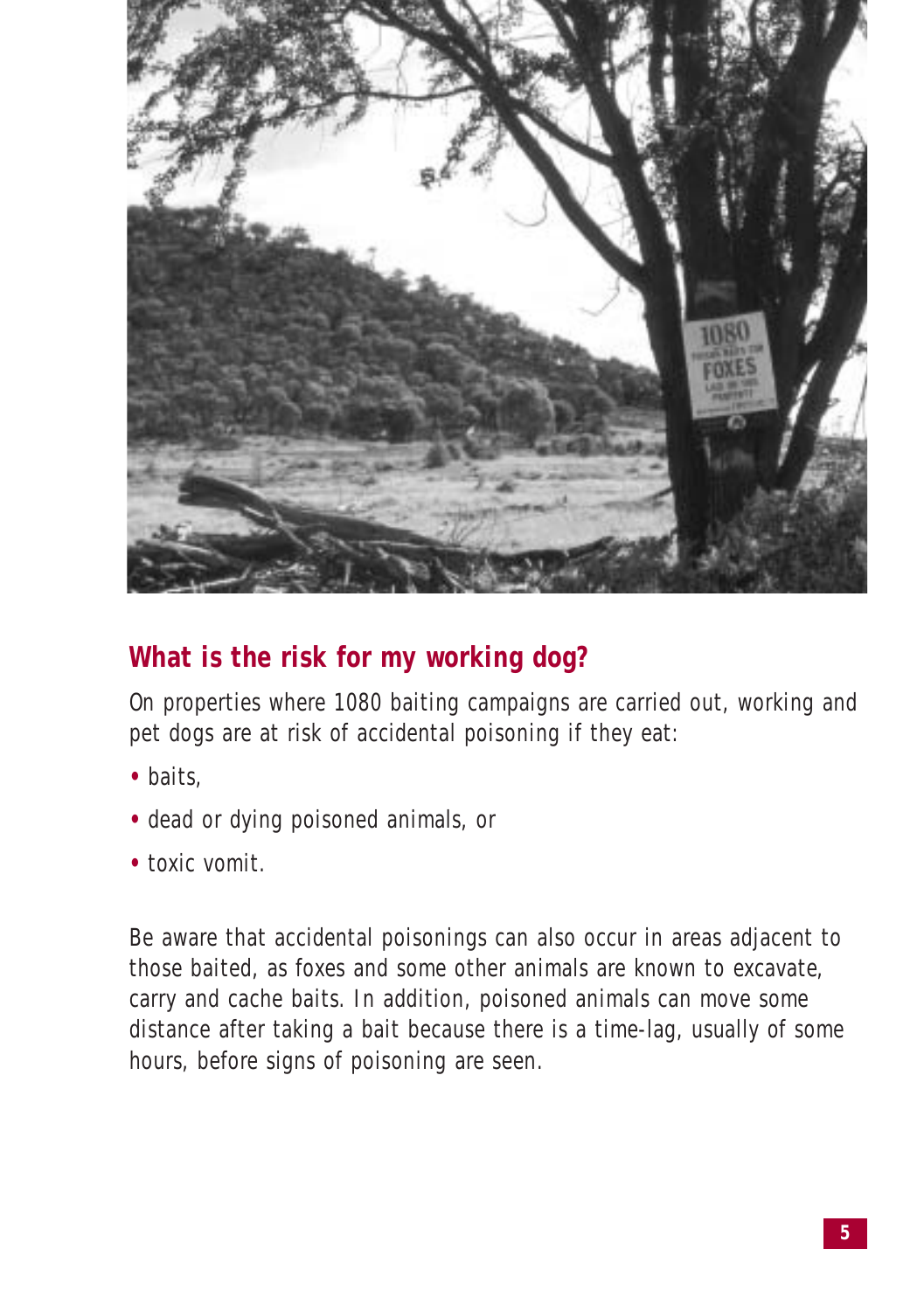# **Signs of poisoning**

### **How can I tell if my dog has been poisoned?**

The time-lag between ingestion and appearance of clinical signs may be a reflection of the dose received, and can range from 3 to 20 hours. Signs observed are the result of nervous and respiratory system dysfunction and include;

- **frenzied behaviour such as running and howling**
- **hypersensitivity to sound and light**
- **failure to respond to owner**
- **vomiting**
- **• urinating and defecating uncontrollably**

If early action is not taken, signs progress to;

- **• convulsions (seizures / fitting)**
- **• difficulty breathing**
- **respiratory failure**
- **• coma**
- **• death**

The effects of 1080 on the brain of the dog are claimed to be similar to those associated with epileptic fits in humans where a severe lack of muscular control is not accompanied by a perception of pain. It is also believed that convulsions begin after the dog becomes unconscious.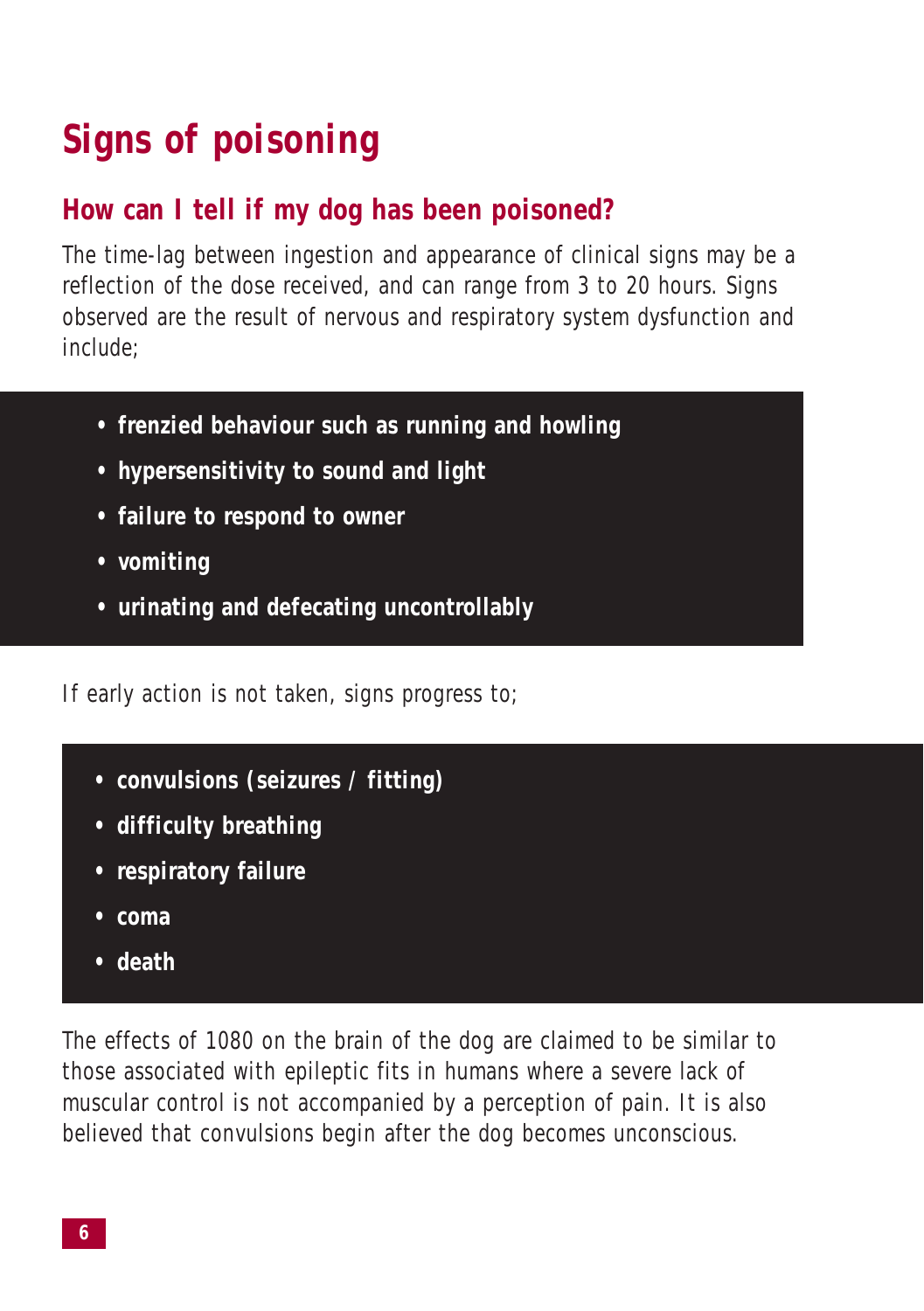# **First aid for 1080 poisoning in dogs**

### **What can I do if I suspect my dog is poisoned?**

If you see your dog eating a bait, a poisoned animal or toxic vomit, or you suspect it may have done so, **immediate action is needed** and it is **essential not to wait** until obvious signs of poisoning appear.

#### **Take the dog to the nearest vet without delay!**

If you know there will be a reasonable delay in getting your dog to the vet, or that a vet visit is not possible, you might try to induce vomiting. Be aware that it is not easy for an untrained person to make a dog vomit.

If you decide to induce vomiting it needs to be done as early as possible after ingestion of the poison. Considerable care must be taken when inducing vomiting as:

- **•** Your dog may be hypersensitive and may react violently,
- **•** You may administer the emetic into the dog's lungs causing it to asphyxiate,
- **•** Excess administration of some emetics may make the dog critically ill, and
- **•** If you successfully induce vomiting, the toxic vomit can poison other dogs or pets if not cleaned up as soon as possible.

**IMPORTANT NOTE: Even if you succeed in inducing vomiting, still seek immediate veterinary attention if possible as some poison could have been absorbed and the dog may well not be out of danger.**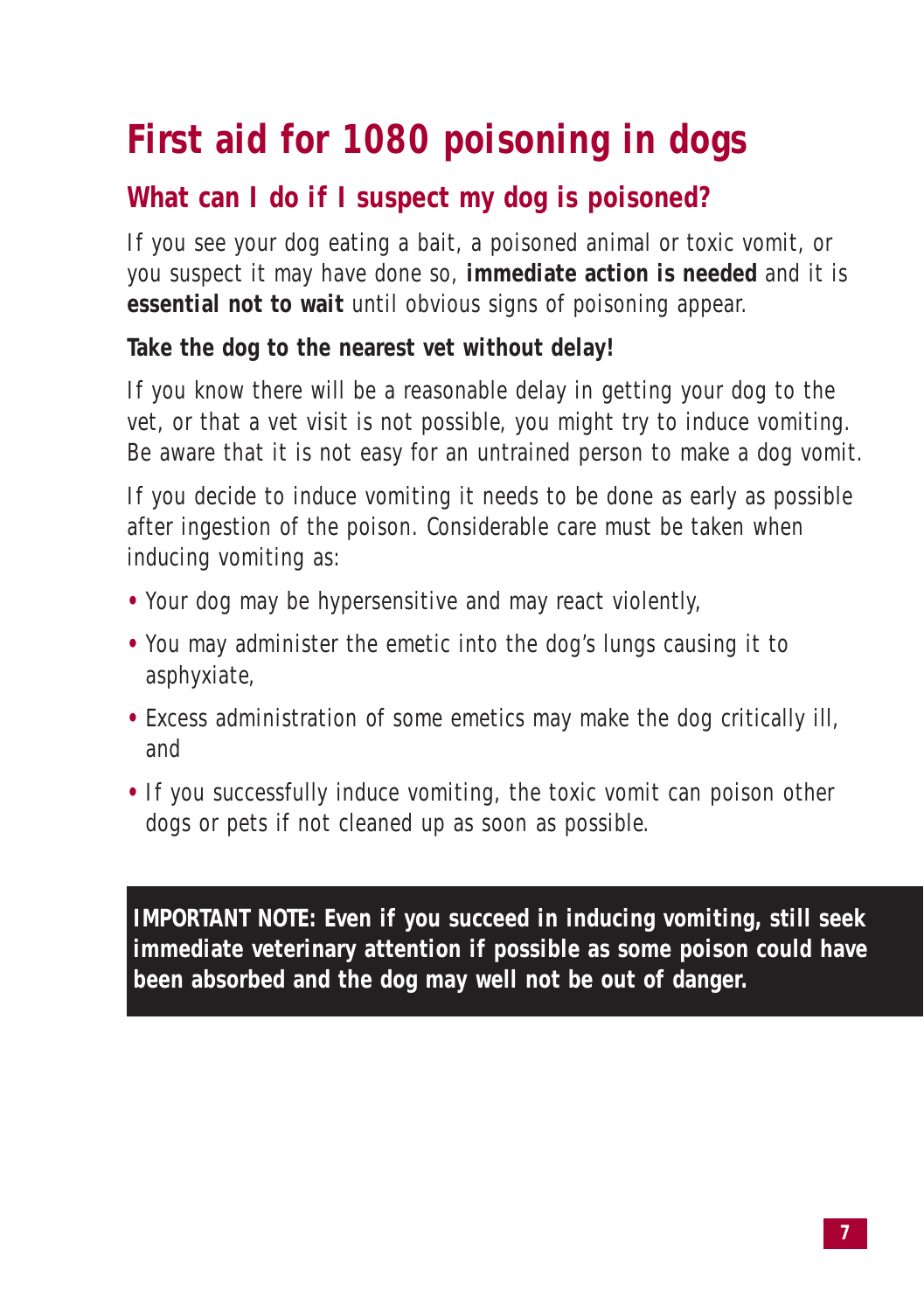

*These household items may be used to induce vomiting in dogs and pets.*

#### **What can I use to make my dog vomit?**

An emetic should be kept in an accessible place (eg glove-box of the ute) in case of poisoning. Suitable emetics include;

- **•** Table salt (2 teaspoons of salt in a cup of water use less for a small dog and more for large breeds)
- **•** Washing soda crystals (sodium carbonate) 3 5 crystals orally. Do not use laundry detergents or powders.
- **•** Copper sulphate crystals, i.e. 2 about the size of peas.

**If you are not having success in inducing vomiting, seek immediate veterinary attention rather than wasting time by repeated attempts.**

**IMPORTANT NOTE: Bury vomit in a deep hole (1m) to ensure that other dogs and animals do not have access to it as it can poison them.**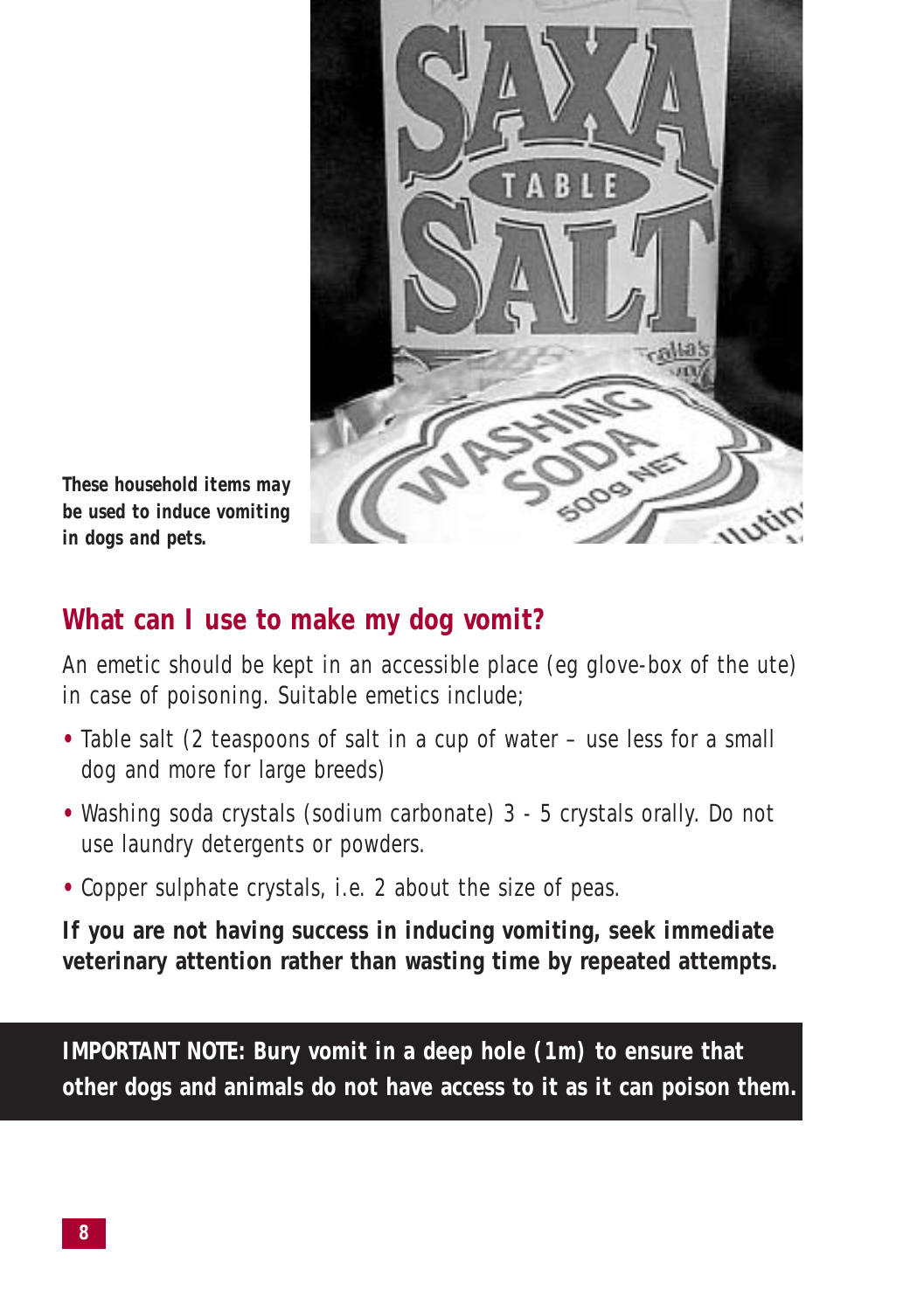

*Keep your dog quiet and securely restrained during transport to prevent it hurting itself or others and to slow the rate of energy use.*

## **What else should I do?**

- **•** Call your nearest veterinary clinic to allow them time to prepare for your arrival.
- **•** If your dog is showing signs of poisoning, protect it from injuring itself or others by wrapping it tightly in a blanket or bag, or putting it in a box.
- **•** If it is convulsing (seizure/fitting), keep fingers clear of its mouth it will not swallow its tongue.
- **•** Due to the nature of the poison and its interference with energy production, it is very important to keep the dog as quiet and cool as possible to reduce energy demands. If it is hot, spray the dog or the blanket with water and provide a good airflow over the dog to keep it cool.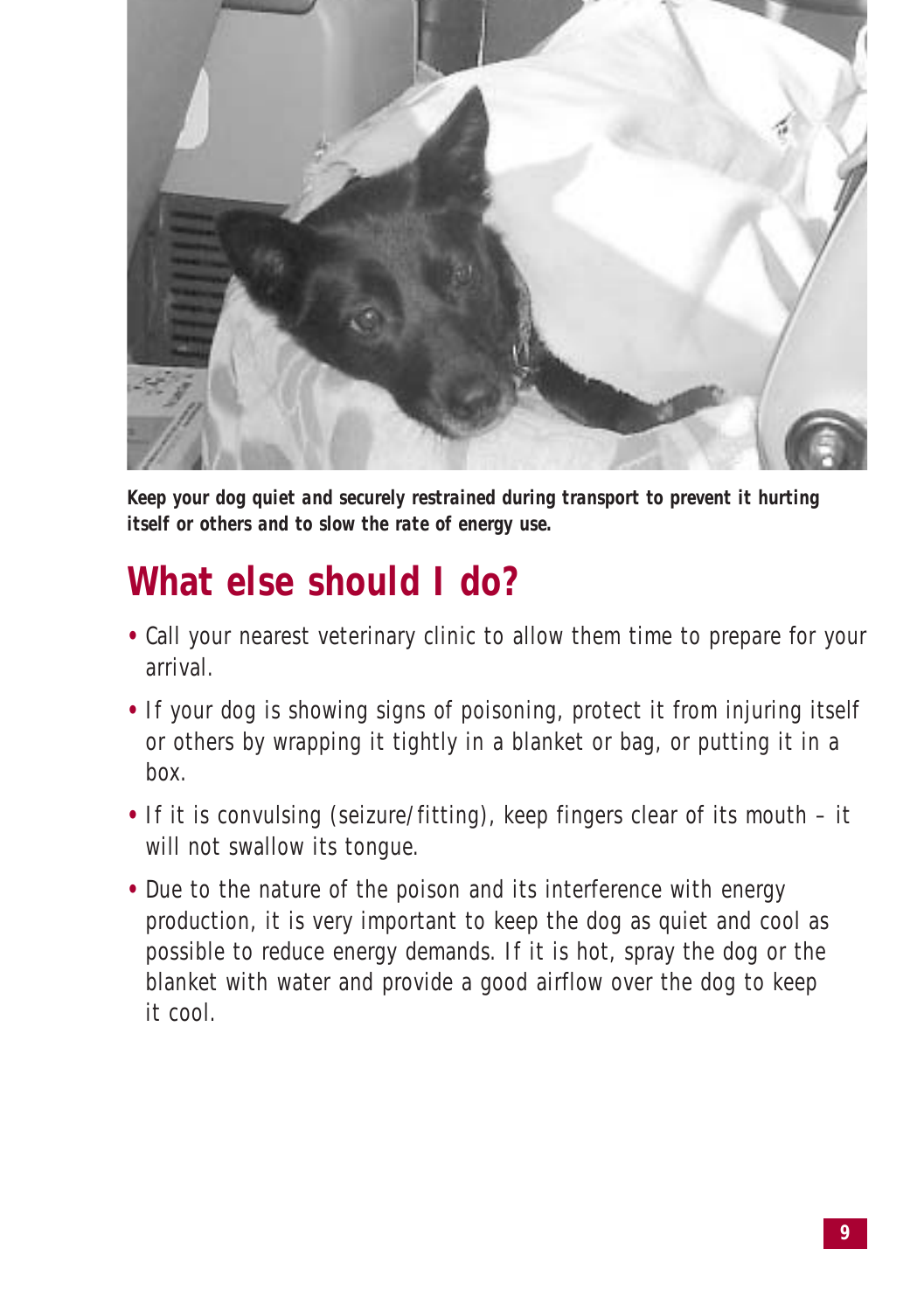#### **Information to tell your vet over the phone, and what to take to the vet hospital**

To ensure that your dog receives the most efficient treatment once you get to the vet hospital, information you should provide over the phone should include;

- **•** The suspected substance.
- **•** How long ago the exposure occurred.
- **•** Mode of exposure ie. bait, carcase, unknown?
- **•** How the dog is acting now (clinical signs).
- **•** Duration of clinical signs.

Take a sample of the suspected poisoned material with you to the vet.

**NOTE: Do not handle baits, poisoned carcases, or vomit directly. Use gloves and place such items in sealed plastic bags. Properly dispose of or secure any remaining bait or poisoned carcase to minimise risk of other accidental poisonings.** 

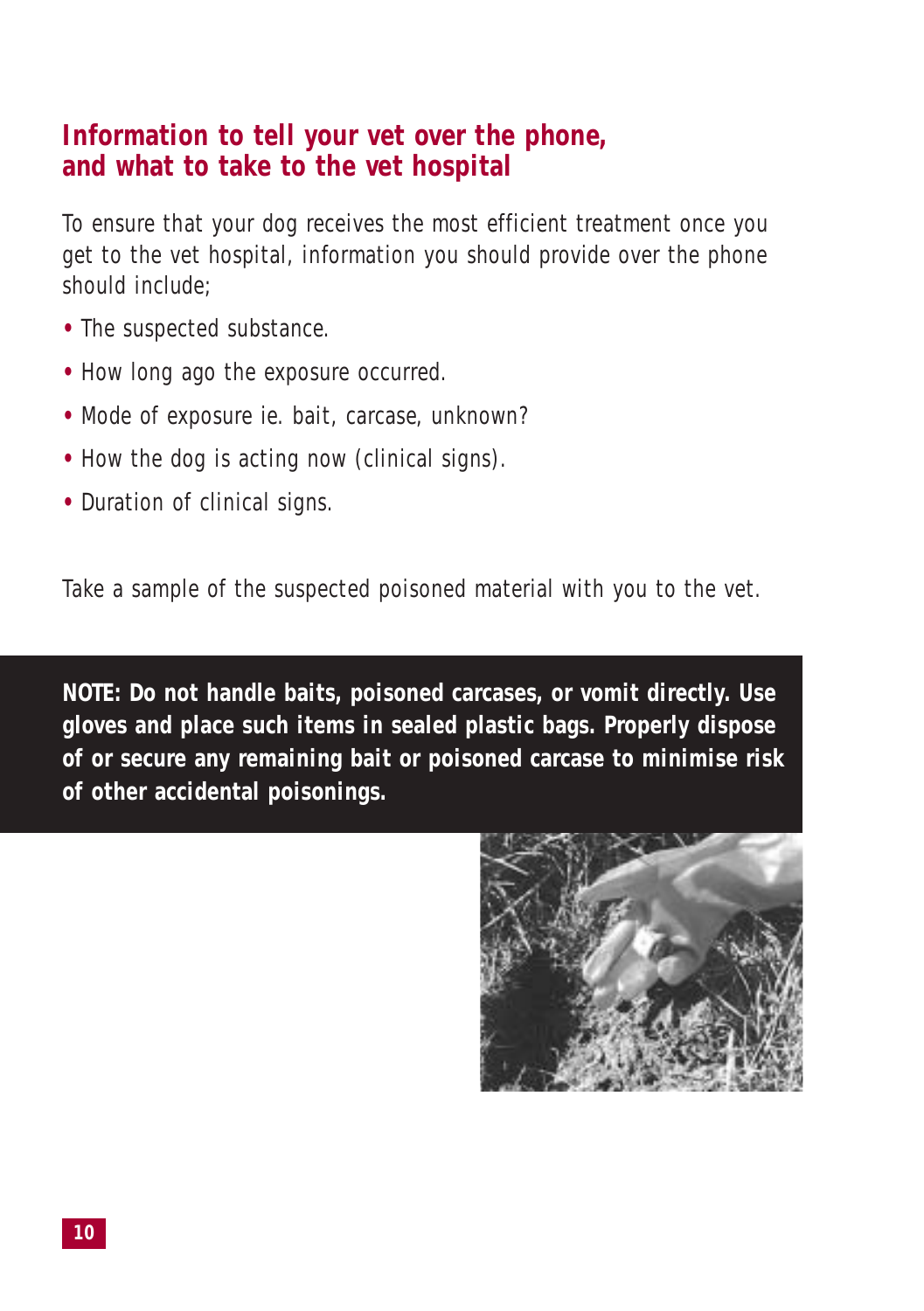### **What will the vet do?**

The principles of treatment your vet will employ are to;

- **•** obtain a full history
- **•** evaluate the patient
- **•** stabilise vital functions
- **•** try to prevent further absorption of toxin
- **•** hasten elimination of absorbed toxin
- maintain supportive care during recovery

#### **Prognosis and post treatment care**

Compound 1080 has no specific antidote. There are however veterinary treatments that can assist in your dog's survival. The sooner action is taken following poisoning or suspected poisoning, the better the prognosis. However, once signs of poisoning are apparent, the prognosis even with treatment is poor, although this does depend on the amount of 1080 ingested, the size of the dog and the severity of signs.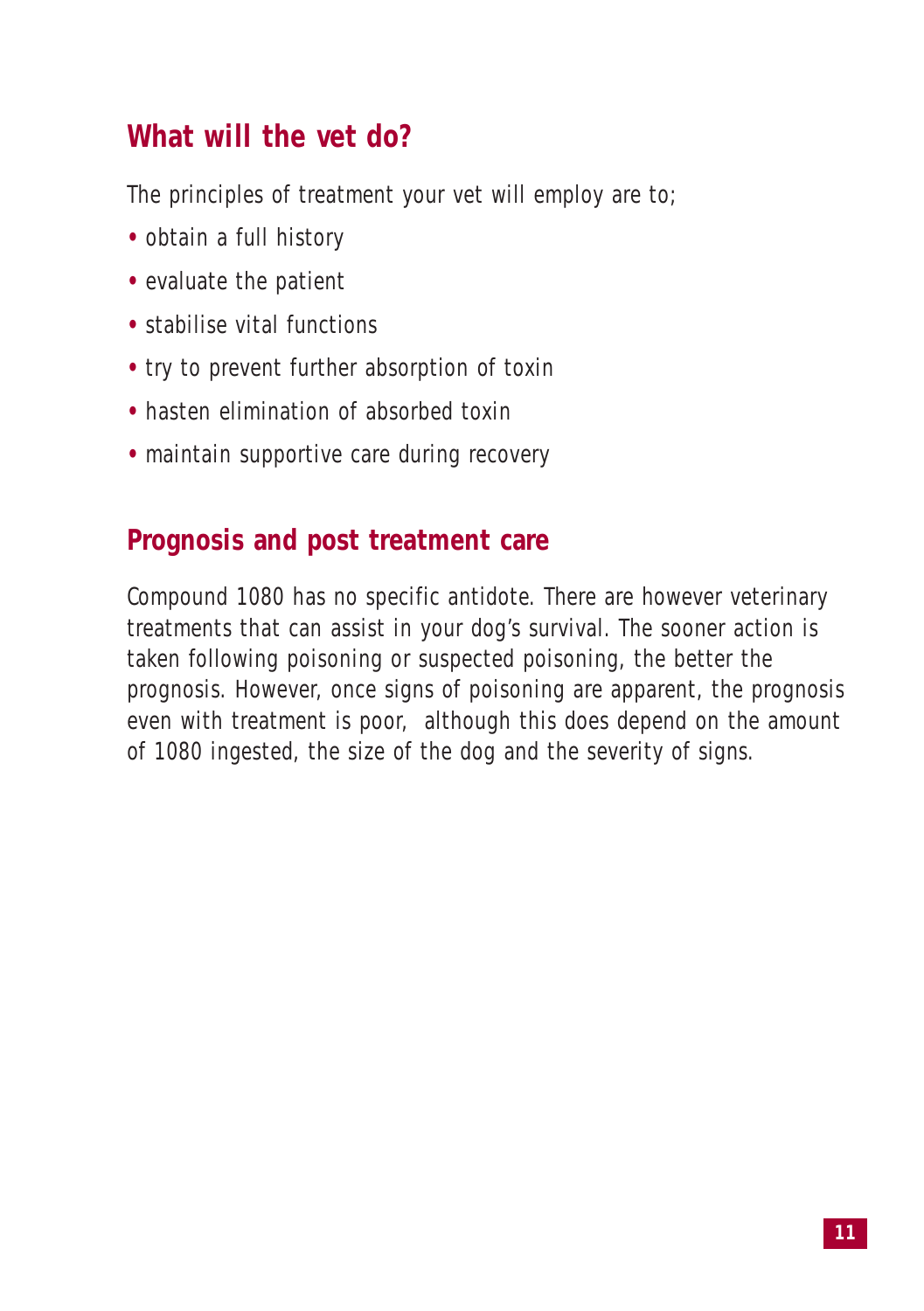First Aid

# **1080 and your dog Emergency contact numbers**

| Vet's name:         |  |
|---------------------|--|
| <b>Address:</b>     |  |
| Phone:              |  |
| Mobile:             |  |
| <b>After hours:</b> |  |

**Notes:**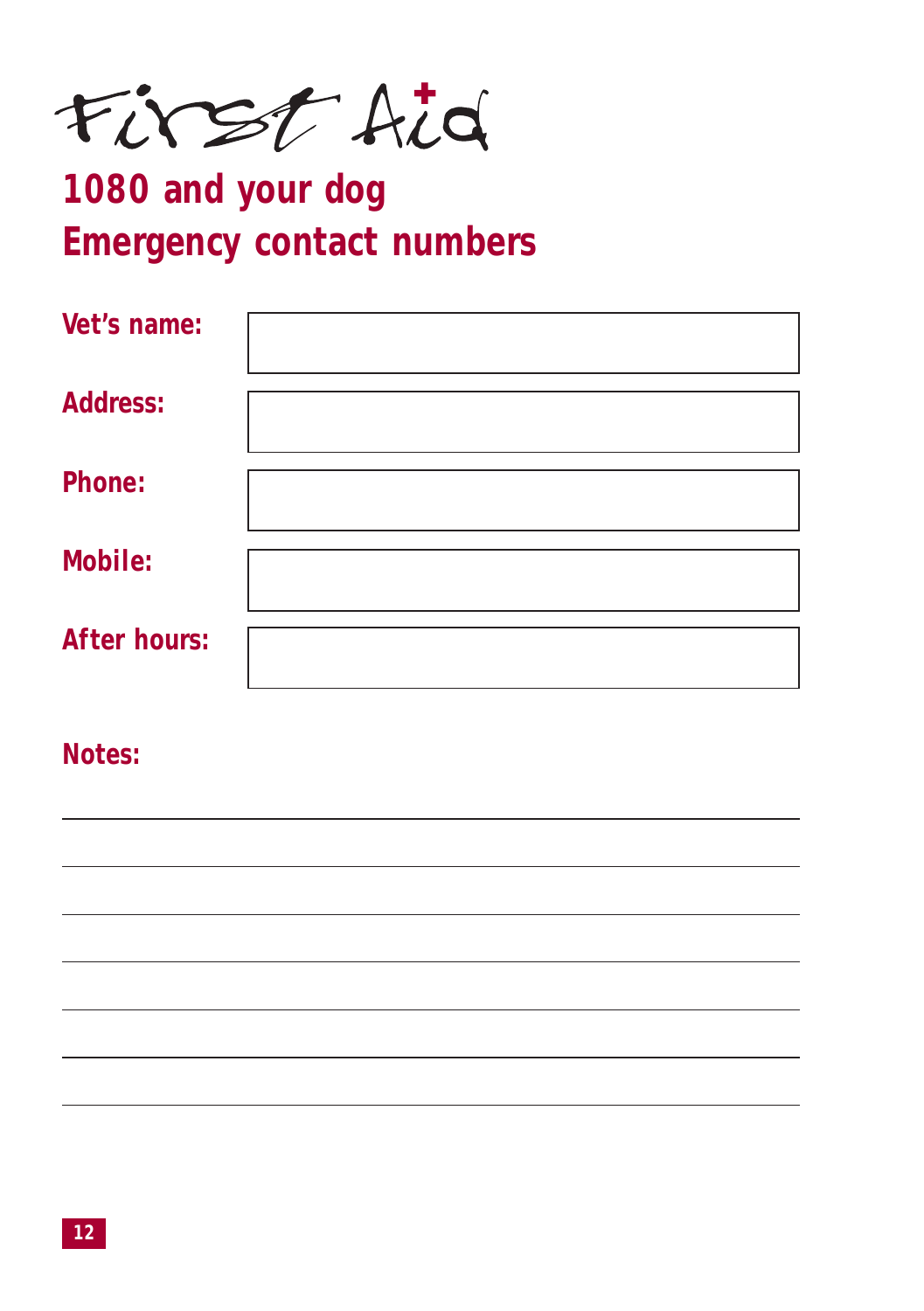another innovation













**Pest Animal Control CRC** 



1080 and your dog